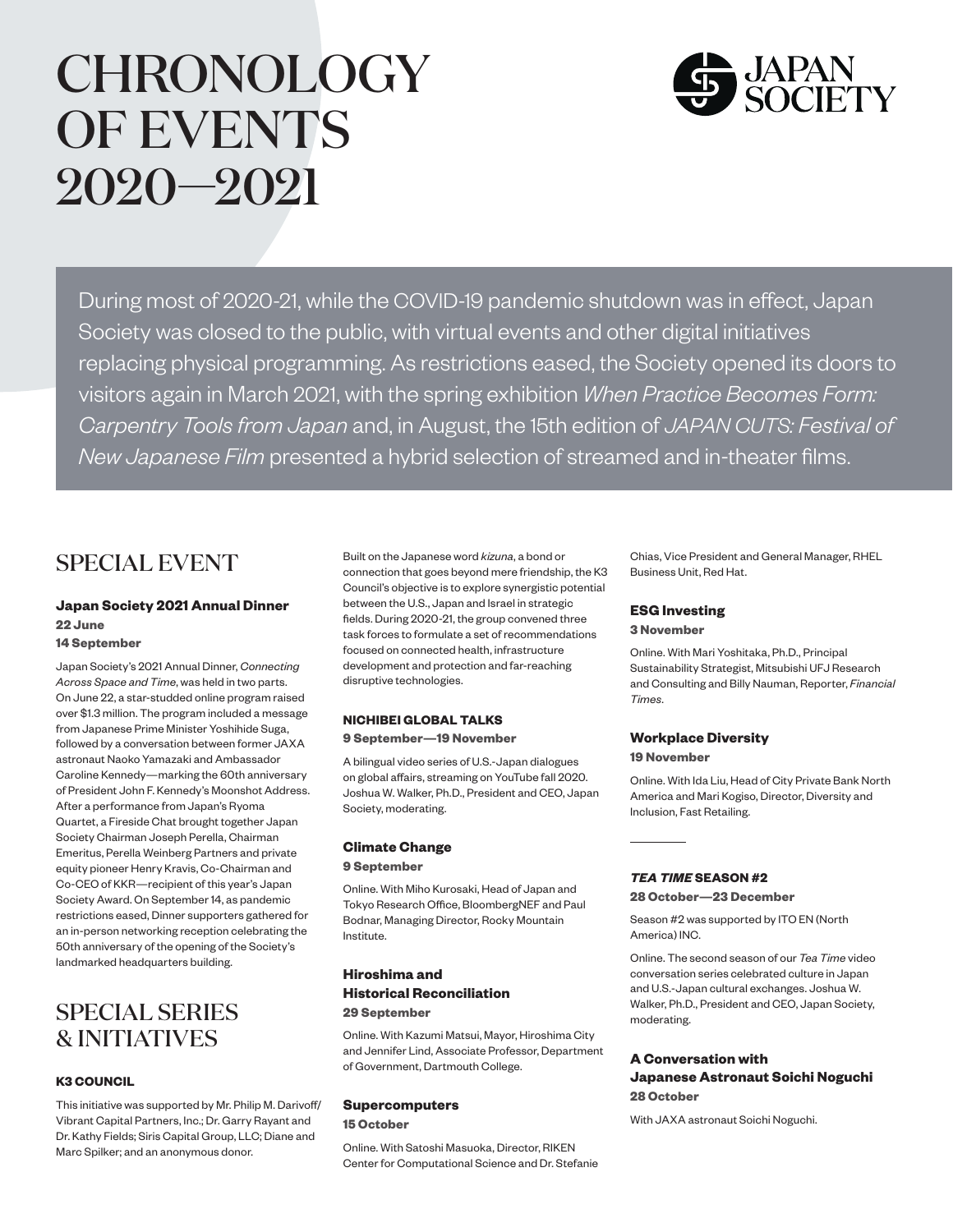### **A Conversation with Food Writer Akiko Katayama**

**11 November**

With food writer Akiko Katayama.

#### **A Conversation with Author Matt Alt**

**24 November**

With author Matt Alt.

#### **A Conversation with**

### **Susan Miyagi McCormac**

**9 December**

With Susan Miyagi McCormac, founder, editor, and writer of JapanCulture•NYC.

#### **A Conversation with Takeshi Kamiya 16 December**

With Takeshi Kamiya, HKS Principal and Director, Urban Design.

#### **A Conversation with Miho Walsh**

**23 December**

Miho Walsh, former Executive Director, Asian Cultural Council.

### *TEA TIME* **SEASON #3**

#### **March 2021**

Season #3 was supported by Tokio Marine Group and ITO EN (North America) INC.

Online. Part of the *Ten Years Later: Remembering 3.11*  series. The third season of Japan Society's *Tea Time*  video series marked the events of March 11, 2011, when the Great East Japan Earthquake, tsunami and nuclear disaster devastated the Tohoku region of northeastern Japan, and considered lessons learned to address the challenges of a global pandemic. Joshua W. Walker, Ph.D., President and CEO, Japan Society, moderating.

#### **Remembering 3.11 with Ambassador Kanji Yamanouchi 1 March**

With Ambassador Kanji Yamanouchi, Consul General of Japan in New York.

#### **Remembering 3.11 with Kikka Hanazawa**

**1 March**

With Kikka Hanazawa, investor and philanthropist.

#### **Remembering 3.11 with Megumi Ishimoto**

#### **1 March**

With Megumi Ishimoto Executive Director and Co-Founder, NPO Women's Eye.

#### **Remembering 3.11 with General Ryoichi Oriki (Ret.) 1 March**

With General Ryoichi Oriki, JSDF (ret.).

#### **Remembering 3.11 with Ambassador John Roos and Suzanne Basalla 1 March**

With John Roos, former United States Ambassador to Japan and Suzanne Basalla, President and CEO of the U.S.-Japan Council.

#### **TEN YEARS LATER: REMEMBERING 3.11 March**

Ten years after the Great East Japan Earthquake, tsunami and nuclear disaster of March 11, 2011, we invited our community to remember those who were lost, and to look toward Tohoku's continued recovery. We also extended our sincere appreciation to everyone who donated to the Japan Earthquake Relief Fund (JERF), which raised over \$14 million from over 24,600 donors from all 50 U.S. states and 55 countries. This special series of programs and videos reported on JERF's contributions to Tohoku's recovery, highlighting stories of Tohoku's resiliency, the bravery and initiative of everyone who responded to unprecedented challenges, the strength of U.S.-Japan relations, and human generosity and goodwill.

#### SYMPOSIUM

#### **Resiliency & Recovery: A U.S.-Japan Dialogue Ten Years after 3.11 9 March**

This program was supported by Japan Society's Japan Earthquake Relief Fund (JERF) through a grant to ETIC., and was held in partnership with Tohoku-based organizations including the Tohoku Leaders Conference and Michinoku Fukko Regional Design Center.

Online. Leading voices and experts from Tohoku, Japan, and the U.S. gathered at this live online symposium to draw lessons from 3.11 on individual and community resiliency and recovery from catastrophic events including natural disasters or the global pandemic. With Jeremy Hunter, Ph.D., Associate Professor of Practice and Founding Director of the Executive Mind Leadership Institute, Peter F. Drucker and Masatoshi Ito Graduate School of Management, Claremont Graduate University; Kumi Imamura, President and CEO, NPO KATARIBA; Andrea Chen, Executive Director, Propeller: A Force for Social Innovation (New Orleans, LA); Akiko

Iwasaki, Owner, Horaikan (Japanese Ryokan/Inn); and Daiju Takahashi, Chief Administrator, Eat, and Energize the East; Executive Officer, Oisix ra daichi, Inc.; President, Oisix Hong Kong Co., Ltd. Daniel Aldrich, Ph.D., Professor of Political Science, Public Policy and Urban Affairs, and Director, Security and Resilience Studies Program, Northeastern University. Joshua W. Walker, Ph.D., President & CEO, Japan Society, moderating.

#### ONLINE CONTEMPORARY THEATER

#### *Ludic Proxy: Fukushima*

**6, 7 & 11 March (with live audience participation) and 12—26 March (on demand)** 

See p. 9 for complete details.

#### *Tea Time* **Season #3**

**March** 

See *Tea Time* Season #3, above.

#### **Messages & Testimonials from Japan Earthquake Relief Fund Recipients (JERF)**

**March** 

Online. Interviews with JERF grant recipients and participants in JERF-supported programs for Tohoku's recovery.

#### **The Japan Earthquake Relief Fund: March 12, 2011—Present March**

Online. An interview with Ambassador Motoatsu Sakurai, President of Japan Society from 2009- 2019, who took quick and decisive action the day after 3.11 to establish the Japan Earthquake Relief Fund (JERF). JERF raised over \$14 million—the 7th largest amount raised in the U.S. nonprofit sector and the largest amount ever raised by a U.S. nonprofit organization not usually focused on emergency relief.

#### **U.S.-Japan Dialogues Between Social Innovators March**

Online. Three social entrepreneurs from Tohoku dialogued with their counterparts in New Orleans, LA and Wilmington, OH, sharing respective efforts, lessons learned and future plans for helping their communities recover from natural disasters and economic crisis. Entrepreneurs include many alumni from the *U.S.-Japan Leaders Exchange: Three-Year Training & Networking Program for Leaders in Tohoku's Recovery and Reconstruction*, a multi-year program organized by Japan Society in 2013-16 in partnership with ETIC, a leading Japanese nonprofit dedicated to nurturing social entrepreneurs. With Andrea Chen and Tomoyuki Wada; Yosuke Komatsu and Allison Plyer; and Taylor Stuckert and Kyoko Watanabe, with Toru Hiji.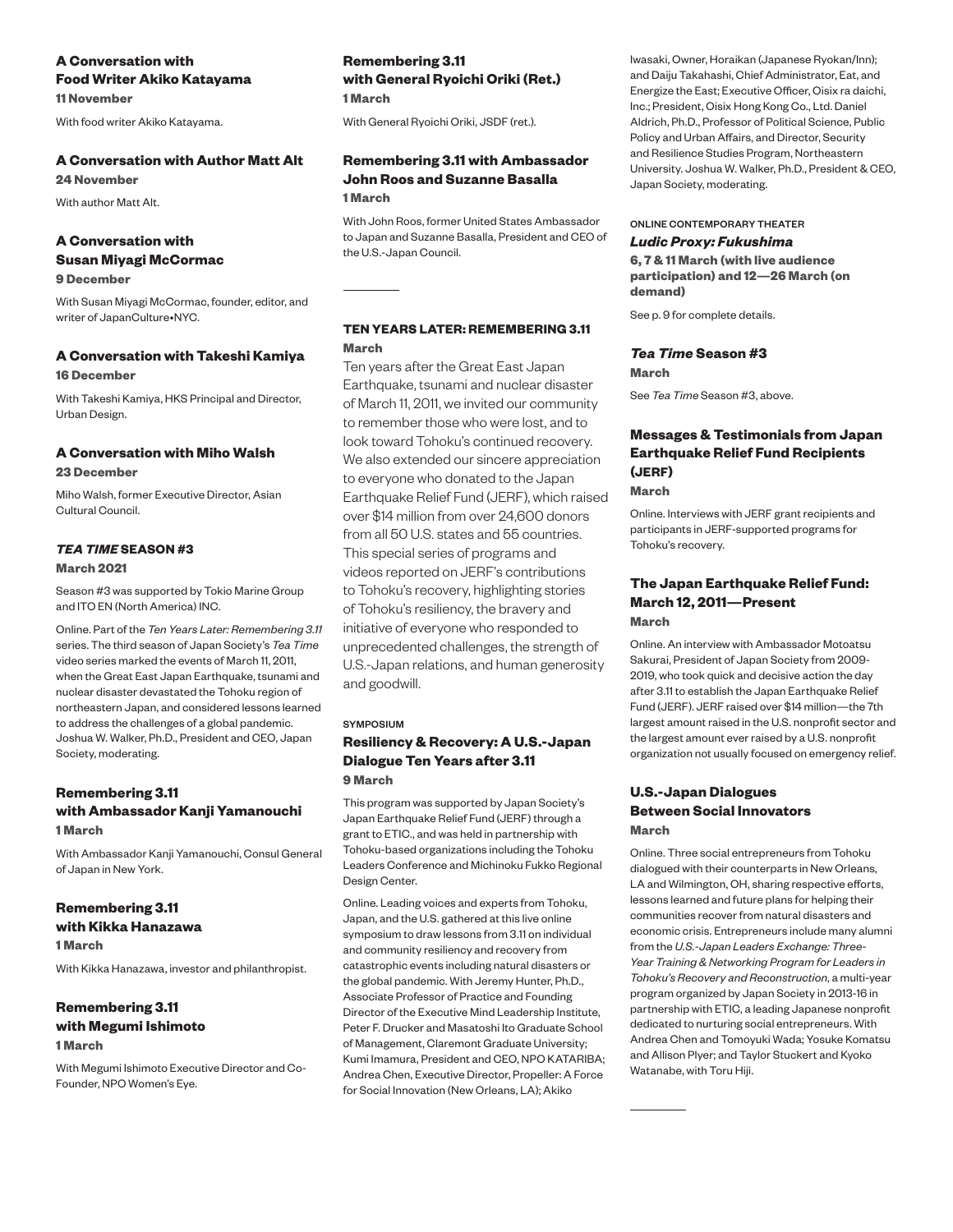#### **PASSING THE TORCH**

In celebration of the Tokyo Summer Games, Japan Society presented *Passing the Torch*, a special online series reflecting on sports in Japan. As the Olympic flame began its journey across Japan, the series kicked off in the spring with talks on judo, martial arts classes for kids and sports-themed film screenings. For the second wave of the series—some events occurred after the fiscal year ended on June 30, 2021 but are included in our 2020-21 Chronology we honed in on the mindset of superstar athletes.

#### **WERINAR**

#### **Artificial Elegance: Japanese Prosthetics for World-Class Athletes 22 September**

See p. 11 for complete details.

WEBINAR **The Fight for Women's Judo: Rusty Kanokogi's Story 7 April**

Online. With Jean Kanokogi, Ph.D., daughter of "Rusty" Kanokogi, the "Mother of Women's Judo."

#### FAMILY EVENT

#### **Children's Day from Home: Health, Happiness & Sports! 2 May**

Online. Japan's national holiday where all children are stars and their happiness is celebrated!

#### FILM SERIES

#### **Aim for the Best: Sports In Japanese Cinema (Redux) 7—28 May** Online.

**Youth: The 50th National High School Baseball Tournament** (Kon Ichikawa, 1968)

**Tokyo Paralympics: Festival of Love and Glory** (Kimio Watanabe, 1965)

#### **The Chrysanthemum and the**

**Guillotine** (Takahisa Zeze, 2018)

#### **DISCUSSION**

#### *Kudo Kids* **Book Event with Maia Shibutani & Alex Shibutani 19 June**

Online. With Olympic ice dancers Alex Shibutani and Maia Shibutani. Lisa Goldenberg, Senior Director of Programs, Japan Society, moderating.

#### DISCUSSION

#### **The Inside Edge: Skating Champions from Japan & the U.S.**

#### **29 June**

Online. With Miki Ando; Satoko Miyahara; Mirai Nagasu; and Yuka Sato. Nancy A. Kerrigan, moderating.

#### **WORKSHOP Survival Japanese 7 July, 2021**

Online. An introduction to quick and simple Japanese phrases for dining, shopping and meeting new people.

#### **DISCUSSION Let's Play Two: Baseball in Japan & the U.S. 14 July, 2021**

Online. With former professional baseball players Warren Cromartie; Leon Lee, Matt Murton; and Robert Whiting, journalist and author. Yuriko Gamo Romer, moderating.

#### **333 CONTEMPORARIES**

#### WEBINAR **Looking for the Next Global Rap Star in Japan 23 March**

Online. With Ren Stern, Frank Caracciolo, Kayvan Darageh and Aya Apton of music label Frank Renaissance. Patrick St. Michel, Tokyo-based writer, moderating.

### BUSINESS & POLICY

#### WEBINARS

#### **Cybersecurity in the 21st Century: Outlook for Japan & the U.S. 15 September**

#### Online. With Gregory A. Brower, Shareholder, Brownstein Hyatt Farber Schreck; Michael Daniel, President & CEO, Cyber Threat Alliance; and Motohiro Tsuchiya, Dean, Faculty of Policy Management & Professor, Graduate School of Media and Governance, Keio University. Harumi Urata-Thompson, Founder & Chief Executive Officer, HUT Consulting, moderating.

#### **Whither the Suga Administration – A Conversation with Gerald Curtis & Takenaka Heizo 16 September**

Online. With Gerald Curtis, Burgess Professor Emeritus of Political Science, Columbia University;

Chairman, Maureen and Mike Mansfield Foundation; Distinguished Research Fellow, Tokyo Foundation for Policy Research; Core Faculty, Center on Japanese Economy and Business, Columbia Business School and Heizo Takenaka, Professor Emeritus, Keio University; Professor, Toyo University; Member of the Policy Council under the Abe administration. Merit Janow, Dean, School of International and Public Affairs; Professor of Professional Practice, International Economic Law & International Affairs, Columbia University, moderating.

#### **Best Practices in ESG: A View from the U.S., Europe & Japan 14 October**

Online. With Kal Goldberg, Partner, Finsbury (New York); Ruban Yogarajah, Managing Director, Finsbury (London); and Nicholas Benes, Representative Director, The Board Director Training Institute of Japan; Independent Director, ADVANTEST. Minako Hattori, Managing Director, Finsbury (Tokyo), moderating.

#### **The 2020 U.S. Presidential Election: How Will It Affect U.S.-Japan Relations? 20 October**

Online. With Anne Gearan, White House Correspondent, *The Washington Post*; Toshihiro Nakayama, Professor of American Politics and Foreign Policy, Faculty of Policy Management, Keio University; Senior Adjunct Fellow, Japan Institute of International Affairs; and Candi Wolff, Managing Director & Head of Global Government Affairs, Citi. Joshua W. Walker, Ph.D., President and CEO, Japan Society, moderating.

#### **2020 Presidential Election: The Biden Administration & U.S.-Japan Relations 16 November**

Online. With Wendy Cutler, Vice President & Managing Director, Washington D.C. Office, Asia Society Policy Institute; Yuichi Hosoya, Professor of International Politics, Keio University; and Daniel Russel, Vice President, International Security and Diplomacy, Asia Society Policy Institute. Joshua W. Walker, Ph.D., President and CEO, Japan Society, moderating.

#### **The 5G Era: Transforming Business, Industries & Society**

**17 November** 

Online. With Elsa B. Kania, Adjunct Senior Fellow, Technology and National Security Program, Center for a New American Security; Yuka Koshino, Research Fellow for Japanese Security and Defence Policy, International Institute for Strategic Studies; Muriel Médard, Cecil H. Green Professor, Electrical Engineering and Computer Science, Massachusetts Institute of Technology; and Kazuo Noguchi, Senior Manager, Cyber Security Team, Research & Development Division, Hitachi America, Ltd. Nicol Turner-Lee, Senior Fellow in Governance Studies & Director of Center for Technology Innovation, Brookings Institution, moderating.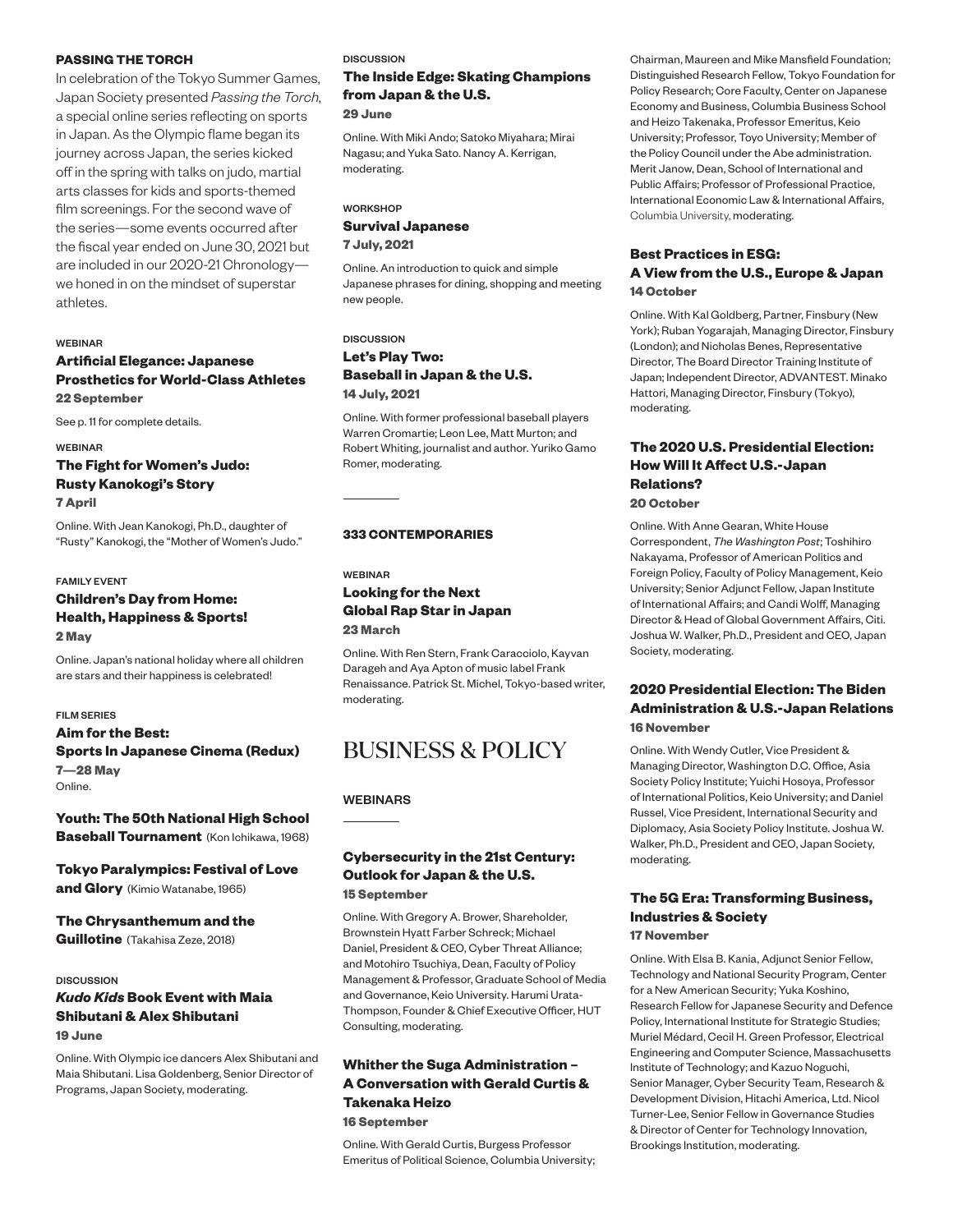#### **From Abenomics to Suganomics: Japan's Economic Outlook 27 January**

Online. With Yoshihiro Hyakutome, Managing Executive Officer & Chief Executive Officer, SMBC Americas; Kathy Matsui, Former Vice Chair of Goldman Sachs Japan, Co-Head of Macro Research in Asia & Chief Japan Equity Strategist, Global Investment Research, Goldman Sachs; and Heizo Takenaka, Professor Emeritus, Keio University; Professor, Toyo University; Member of the Policy Council under the Abe administration. Jacob M. Schlesinger, Senior Washington Correspondent, *The Wall Street Journal*, moderating.

#### **Global Risks for 2021: Major Threats & Emerging Concerns 11 February**

Online. With Gady Epstein, China Affairs Editor, *The Economist;* Jane Harman, Director, President & CEO, Wilson Center; Keishi Hotsuki, Executive Vice President & Chief Risk Officer, Morgan Stanley; and Joshua W. Walker, Ph.D., President & CEO, Japan Society.

#### **Women in Tech, Japanese & International Trailblazers 24 February**

Co-presented with Japan Society's Talks+ Program.

Online. With Dr. Noriko Arai, Director, Todai Robot Project; Sara Hooker, Research Scholar, Google Brain; and Yuka Kojima, CEO & Co-Founder, FOVE Inc. Catherine Kobayashi, News Anchor/Reporter, NHK WORLD-JAPAN, moderating.

#### **Combating COVID-19: Japan's Response & Efforts 25 February**

Online. With Tomoya Saito, MD, MPH, PhD, Director, Center for Emergency Preparedness and Response National Institute of Infectious Diseases; and Haruka Sakamoto, MD, MPH, Assistant Professor, Department of Health Policy and Management, Keio University. James Gannon, Executive Director, Japan Center for International Exchange (JCIE/USA), moderating.

#### **Inside the White House: U.S.-Japan Relations under President Biden 2 March**

Online. With Toshihiro Nakayama, Professor of American Politics and Foreign Policy, Faculty of Policy Management, Keio University; Senior Adjunct Fellow, Japan Institute of International Affairs; Mireya Solis, Director, Center for East Asia Policy Studies; Senior Fellow, Foreign Policy, Center for East Asia Policy Studies; Philip Knight Chair in Japan Studies, Brookings Institution; and Demetri Sevastopulo, U.S.-China Correspondent, *Financial Times*. Joshua W. Walker, Ph.D., President & CEO, Japan Society, moderating.

#### **Dismantling Barriers & Accelerating Equity 16 March**

Online. With Michelle King, Managing Director, Equality Forward; Podcast Host, The Fix; Advisory Board Member, Girl Up, United Nations Foundation; Sarah K. Diamond, Global Managing Director, Financial Services Sector, IBM; Debbie Freer, Managing Director, General Manager and Chief Strategy Officer, Sumitomo Mitsui Banking Corporation; and Tara Giunta, Partner and Co-Chair of Global Diversity Initiative, Paul Hastings. Joshua W. Walker, Ph.D., President & CEO, Japan Society, moderating.

#### **Sustainability at the Forefront: Global Japanese Companies' Initiatives 19 May**

Online. With David B. Calabrese, Senior Vice President, Government Affairs & Deputy General Manager, Washington, DC Office, Daikin U.S. Corporation; Gill A. Pratt, Chief Scientist and Executive Fellow for Research, Toyota Motor Corporation; Chief Executive Officer, Toyota Research Institute, Inc.; Executive Advisor, Toyota Central R&D Labs, Inc.; Yumi Otsuka, Deputy Chief Sustainability Officer, Toyota Motor Corporation; and Jean-Emmanuel Shein, Global Director for Sustainability, UNIQLO USA. Howard Li, Vice President, Environmental & Social Risk Management, Citi, moderating.

#### **Challenges & Opportunities for U.S.-Japan-Korea Trade Relations 3 June**

Online. With Wendy Cutler, Vice President & Managing Director, Asia Society Policy Institute; Shujiro Urata, Professor Emeritus, Waseda University; Senior Research Advisor to President, Economic Research Institute for ASEAN and East Asia; and Wonhyuk Lim, Professor, KDI School of Public Policy and Management; Adjunct Lecturer, School of Advanced International Studies, Johns Hopkins University. Thomas J. Byrne, President & CEO, The Korea Society, moderating.

#### INVITATION-ONLY EVENTS

#### **Private VIP Session on Japan's Economy 27 January**

Online. With Yoshihiro Hyakutome, Managing Executive Officer & Chief Executive Officer, SMBC Americas; Kathy Matsui, Former Vice Chair of Goldman Sachs Japan, Co-Head of Macro Research in Asia & Chief Japan Equity Strategist, Global Investment Research, Goldman Sachs; Heizo Takenaka, Professor Emeritus, Keio University; Professor, Toyo University; Member of the Policy Council under the Abe administration; and Jacob M. Schlesinger, Senior Washington Correspondent, *The Wall Street Journal.* 

#### **Private VIP Event on Global Risk 11 February**

Online. With Gady Epstein, China Affairs Editor, *The Economist*; Keishi Hotsuki, Executive Vice President & Chief Risk Officer, Morgan Stanley; and Joshua W. Walker, Ph.D., President & CEO, Japan Society.

#### **CEO Roundtable with Sony Corporation and S&P Global 1 April**

Online. With Kenichiro Yoshida, Chairman, President & CEO, Sony Corporation; and Douglas L. Peterson, President & CEO, S&P Global. Aiko Lane, Executive Director, U.S.-Japan Business Council; and Joshua W. Walker, Ph.D., President & CEO, Japan Society, moderating.

The season was sponsored by Global Leaders Citi and Deloitte; and by Corporate Partners Mizuho Americas and Toyota.

Additional support was provided by: The Japan Foundation Center for Global Partnership, Government of Japan, the National Association of Japan-America Societies, Inc., Sumitomo Mitsui Banking Corporation, and Finsbury Glover Hering.

Program co-organizers and outreach partners were: Asia Society Policy Institute; APEC Study Center at Columbia University; Center on Japanese Economy and Business at Columbia Business School; School of International and Public Affairs at Columbia University; The Korea Society; U.S.-Japan Business Council; Sumitomo Mitsui Banking Corporation; Paul Hastings; and IBM.

### EDUCATION & FAMILY

#### PROGRAMS FOR FAMILIES

#### **Japan's Annual Festivities**

Japan Society's Annual Festivities programs brought together diverse communities to experience Japanese culture through interactive workshops, art-making and live performances.

#### *Oshogatsu* **from Home (New Year's Celebration)**

**31 January** Online. With Taiko Masala and Ayakoh Furukawa.

#### **Children's Day from Home: Health, Happiness & Sports!**

**2 May**

Online. With Bond Street Dojo; Tate Hatoryu NY; and Noriko Furuhara, Japan Karate Associates of NY. Part of Japan Society's *Passing the Torch* series.

#### **Japanese for Kids: 3-5-Year Olds & 6-10-Year Olds**

This program was generously supported by a Special Covid Relief Grant for Teaching Materials from The Japan Foundation, Los Angeles.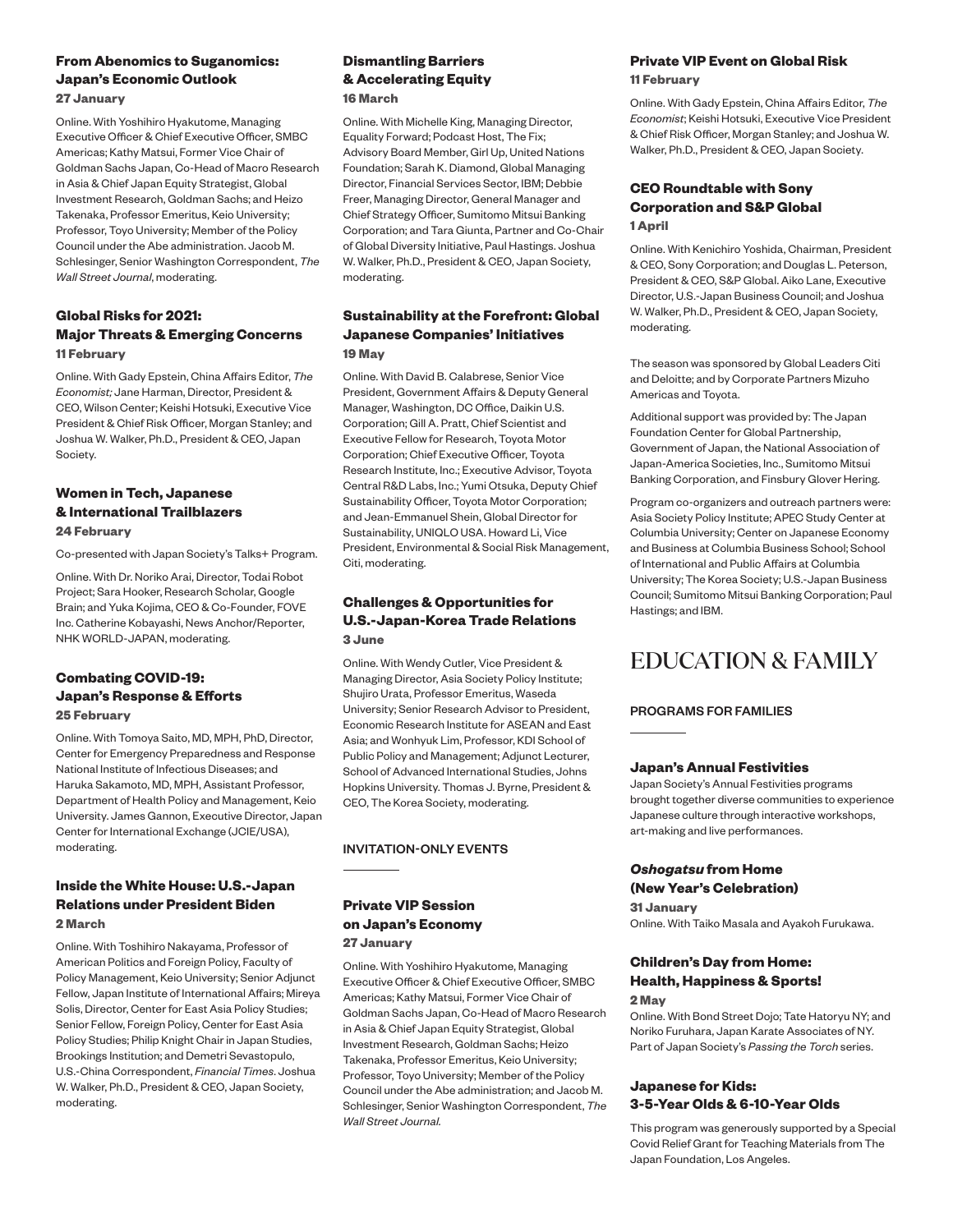Online. Weekly classes for young children explored Japanese language through cultural/seasonal themes, interactive games and storytelling.

12 July—16 August 27 September—13 December 7 February—25 April

#### *Microplastic Madness* **Film Screening & Discussion 11 April**

Online. With Atsuko Quirk, CafCu Digital Media Producer and Cafeteria Ranger Program Director, and Debby Lee Cohen, CafCu Executive Director and Founder. This award-winning documentary follows local 5th graders who become advocates for sustainable change. Families also participated in a live online Q&A session with directors of the film discussing sustainability efforts in the U.S. and Japan.

#### **Family Art Day**

**6 June**

Online. Led by teaching artist Anabel Simotas, children and caregivers took part in a virtual exploration of Japan Society's spring exhibition, *When Practice Becomes Form: Carpentry Tools from Japan*, learning about Japanese art and culture and creating their own architectural sculpture with everyday materials from home.

#### VIDEO RESOURCE

#### **Bilingual Kamishibai Mini Library**

A video resource introducing some of Japan's most popular folktales through Japanese-English bilingual narration—designed for children of any age but also perfect for students and adults learning about Japanese language and culture.

*Momotaro (Peach Boy)* **May**

#### PROGRAMS FOR EDUCATORS

#### **Teacher Professional Development Programs**

Support for the Professional Development Program was provided by an anonymous funder.

The Professional Development program provided educators with the resources and skills to create and refine lesson plans for middle and high school social studies, literature, global history, geography and art classrooms.

#### **Japanese History through the Lenses of Arts, Design & Pop Culture**

**17, 31 October, 14 November & 5 December**

In collaboration with the New York City Department of Education.

Online. With Dr. Mark Jones, Professor of History, Central Connecticut State University, New Britain, CT; Dr. Robert Fish, The Masters School, Dobbs Ferry, NY; Dr. William Tsutsui, Edwin O. Reischauer Distinguished Visiting Professor, Harvard University, MA; Cory Campbell, independent art historian; Midori Oka, Associate Director, The Mary Griggs Burke Center for Japanese Art, Columbia University; Dr. Yasushi Watanabe, Keio University, Japan; Juan Castellanos, Associate Program Director, Facing History New York; and Vinayak Bharne, Adjunct Associate Professor of Architecture and Public Policy, University of Southern California.

#### **Making Japan Modern: Japan's Rise & the Pacific War 3 October**

In collaboration with the U.S.-China Institute at University of Southern California.

Online. With Dr. Morgan Pitelka, Professor of History and Asian Studies, Chair of the Department of Asian Studies, the University of North Carolina at Chapel Hill; Dr. Takeda Tomoki, Professor of Japanese History and Political Science, Daito Bunka University, Japan; and Dr. Steven Wills, Associate Professor of History, History Department Chair, Nebraska Wesleyan University.

#### **Recovery & the Challenges of Success: Continuity & Change in Japan Since 1945**

#### **24 October**

In collaboration with the U.S.-China Institute at University of Southern California.

Online. With Dr. Elyssa Faison, Professor of Japanese history, University of Oklahoma and Dr. Michael Strausz, Associate Professor of Political Science, Director of Asian Studies, Texas Christian University.

#### **From Meiji to Contemporary Japan: Commodore Perry, Atomic Bombs and Godzilla**

#### **7 November**

In collaboration with Japan America Society of Houston

Online. With Dr. Kaoru Iokibe, Professor, Graduate School for Law and Politics, University of Tokyo; Dr. Robert Fish, The Masters School, Dobbs Ferry, NY; and Dr. William Tsutsui, Edwin O. Reischauer Distinguished Visiting Professor, Harvard University.

#### **Teaching Japanese-American Incarceration during WWII 18 February**

In collaboration with Facing History and Ourselves.

Online. With Juan Castellanos, Associate Program Director, New York, Facing History of Ourselves and special guest speaker Frederick H. Katayama, Anchor and Producer, Thomson Reuters.

#### STUDENT PROGRAMS

#### **Japan Society Junior Fellows Leadership Program**

This program was supported by generous grants from an anonymous family foundation, ITO EN (North America) INC., Mitsubishi Corporation (Americas), the Wendy Obernauer Foundation, THE TOKYO CLUB, Sony Corporation of America, The Norinchukin Foundation, and the Sojitz Foundation. Transportation assistance was provided by All Nippon Airways Co., Ltd.

The Junior Fellows Leadership Program selected 20 high school students from Japan and the United States to meet with industry leaders, engage in a virtual international school exchange, and complete and present research projects related to the UN's Sustainable Development Goals. This cross cultural program connected Junior Fellows with present leaders and established a network of Junior Fellow alumni with a global worldview, forming close bonds between the U.S. and Japan. The 2020-21 Junior Fellows Leadership Program was held online because of the COVID-19 pandemic.

#### **U.S. Junior Fellows**

#### **30 May & 13 June—8 August**

Online. Ten American students participated in online leader meetings, networked with U.S. Fellow alumni and conducted team research projects. With Gabriella Arguello, Newtown High School, CT; Christian Cuevas, Green Design STEAM Academy, CA; Ambika Grover, Greenwich High School, CT; Reed Hightower, Strake Jesuit College Preparatory, TX; Freddie Lawrence, Capstone Academy, GA; Mya MacNeil, North Kingstown High School, RI; Kabir Malik, Columbia Grammar and Preparatory School, NY; Carlo Marano, Newtown High School, CT; Bonji Onuma, Columbia Secondary School, NY; and Kai Zabetakis, High School of Math Science and Engineering, NY.

Online leadership meeting hosts: Rona Tison, Senior Vice President-Corporate Relations & PR, ITO EN (North America) Inc.; Mark E. Khalil, President and General Counsel Sony Corporation of America; Frederick H. Katayama, Anchor and Producer, Thomson Reuters; and Robert Karr, Founder and Principal of Joho Capital, LLC.

#### **Japanese Junior Fellows**

#### **13 & 14 February and 20 March—4 April**

Online. Ten Japanese Junior Fellows participated in online leader meetings, networked with U.S. Fellow alumni, took part in an online school exchange with U.S. high schools and conducted team projects. With Junsei Fukushima, Tokyo Metropolitan International High School, Tokyo; Miku Harada, National Institute of Technology (*KOSEN*), Kure College, Hiroshima; Juria Kawabe, Doshisha International High School, Kyoto; Yuto Kimura, Waseda University Senior High School, Tokyo; Saya Miyake, Keio Girls Senior High School, Tokyo; Yoshito Suganami, Miyagi Prefectural Furukawa Reimei High School, Miyagi; Kanoko Suzuki, Miyazaki Nishi High School, Miyazaki; Moe Taniguchi, Kanagawa Prefectural Yokohama Senior High School of International Studies, Yokohama;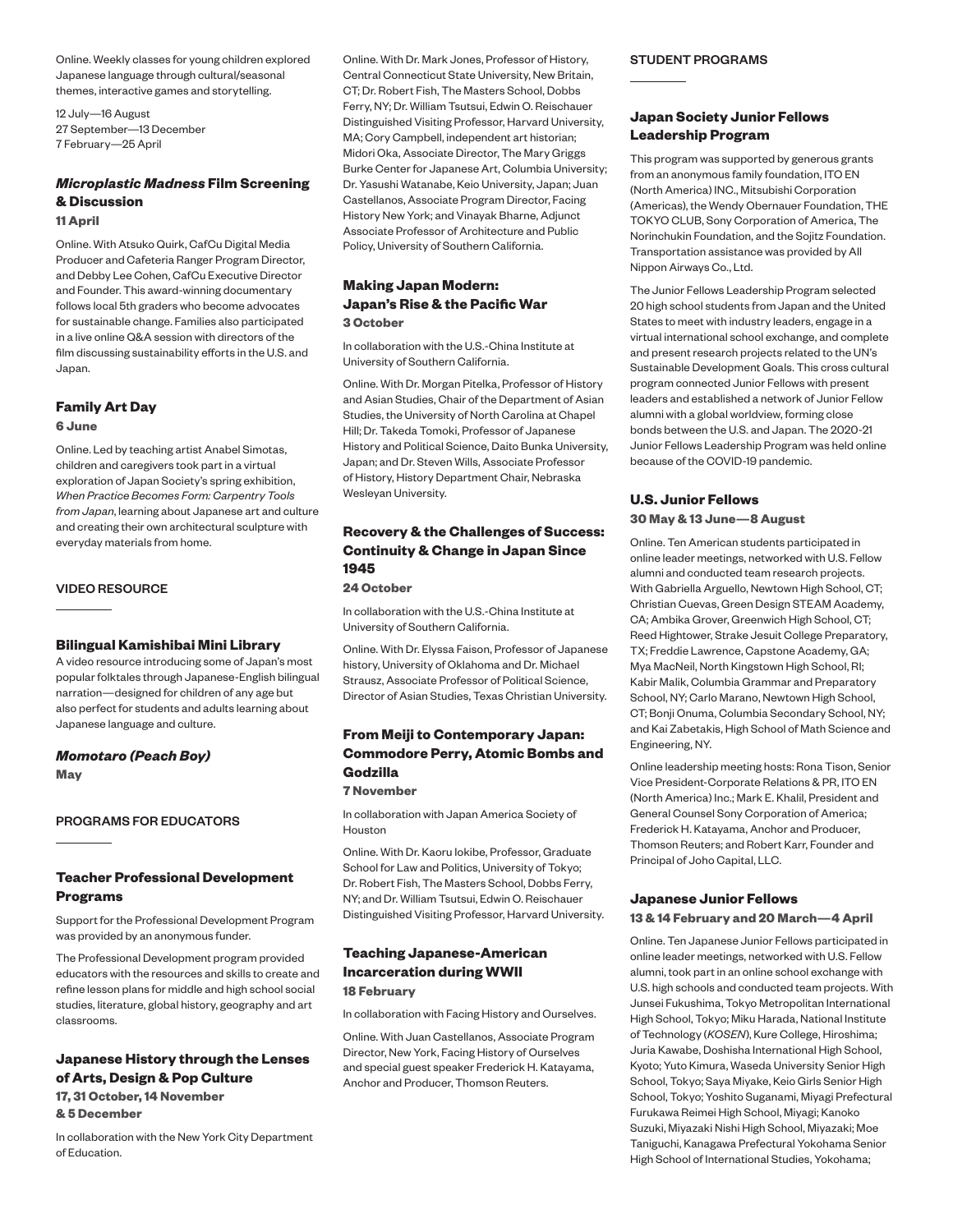Chihiro Tominaga, International Joho High School, Niigata; and Tomohito Umemura, Seiko Gakuin High School, Tokyo.

Online leadership meeting hosts: Dr. Matthew S. A. Feely, Ph.D., Captain, U.S. Navy RET., Adjunct Professor, Columbia Business School; Jason Stevens, JD, President and Chief Executive Officer, Mitsubishi International Corporation, Kei Tagawa, Programme Management Officer, Office of the Special Adviser on Africa, United Nations; Hisae Kawamori, Associate Video/Multimedia Producer, UN Video Section Department of Global Communications, United Nations; Kazushi Ambe, Senior EVP, Human Resource and General Affairs, Sony Corporation; Senator John Davison "Jay" Rockefeller IV; and Robert Karr, Founder and Principal, Joho Capital, Co-Founder and Director, The Hollyhock Foundation.

#### **After School Manga Workshops**

Online. Aspiring young manga artists and enthusiasts were invited to participate in multisession weekly workshops for beginner to intermediate level students. Students followed along with experienced manga artists and drew popular characters, learned to create their own original characters, refined skills in proportion, gesture drawing, storyboarding, creating their own comics, and more. They also submitted homework for review and participated in a chat community outside of the classroom.

**Manga for Beginners: Basics for Aspiring Artists 15 July—19 August**

Online.

**Manga for Beginners: Basics for Aspiring Artists 30 September—9 December** Online.

**Manga Workshop: Basics for Aspiring Artists 3 February—21 April** Online.

**Weekend Manga Workshop: Develop Your Own Style! 15 & 16 May** Online.

**K-12 School Gallery Tours & Workshops October 2020—December 2021 & February—June 2021** 

Online. In the fall, K-12 students participated in onehour hands-on manga drawing workshops as a test of this new online programming. Workshops were offered again in the spring, in addition to 45-minute virtual guided tours of the exhibition *When Practice Becomes Form: Carpentry Tools from Japan.* Most visiting schools were NYC public schools, and a significant portion of the visiting school groups received Title 1 funding, which means that a high percentage of their students came from low income households.

#### **Schools that joined Japan Society for Virtual K-12 Tours & Workshops**

NYC Museum School, New York, NY; Brooklyn Tech, New York, NY; East Side Community School, New York, NY; Bronx High School for Law and Community Service, New York, NY: The Young Women's Leadership School of Brooklyn, New York, NY; PS 147, New York, NY; Belleville High School, Belleville, NJ; and Bronx Collaborative School, New York, NY.

Education and Family Programs were generously supported by an anonymous donor; public funds from the New York City Department of Cultural Affairs in partnership with the City Council; The Masako Mera and Koichi Mera, PhD Fund for Education and the Arts; and The Norinchukin Foundation.

### FILM

NEW RELEASES

**Edo Avant Garde** (Linda Hoaglund, 2020) **23 October—31 December** Online.

**An Ant Strikes Back** (Tokachi Tsuchiya, 2019) **23 October—31 December** Online.

**Koshien: Japan's Field of Dreams** (Ema Ryan Yamazaki, 2019)

**20 November—28 January** Online.

**The Real Thing** (Koji Fukada, 2020) **4 June—5 August** Online.

**True Mothers** (Naomi Kawase, 2020) **7—31 May** Online.

#### FILM SERIES

#### **Three by Koji Fukada**

**18 September—8 November**

Online. A selection of films from Koji Fukada, one of the most exciting and widely celebrated Japanese writer-directors working today.

**A Girl Missing** (Koji Fukada, 2019)

**Harmonium** (Koji Fukada, 2016)

**Hospitalité** (Koji Fukada, 2010)

#### **Tomoyasu Murata: Stop Motion Master 23 October—31 December**

Online. A retrospective of the work of Tomoyasu Murata, one of Japan's most prolific independent animation artists.

**Nostalgia** (2000)

**The Scarlet Road** (2002)

**Family Deck (Vol. 1, 5, 6)** (2007)

**Okinamai / The Forest This Flower Blooms** (2015)

**AMETSUCHI** (2016)

**A Branch of a Pine is Tied Up** (2017)

#### **Three by Ryusuke Hamaguchi**

**6 November—28 January**

Online. A look at Ryusuke Hamaguchi's career that sheds light on the auteur's evolving style and thematic interests.

#### **Heaven Is Still Far Away** (2016)

Passion (2008)

**Touching the Skin Of Eeriness** (2013)

#### **21st Century Japan: Films from 2001-2020**

**5—25 February**

This program was co-presented with the Agency for Cultural Affairs in collaboration with Visual industry Promotion Organization.

Online. The 30-film ACA Cinema Project series looked back at the last 20 years of Japanese cinema to celebrate some of the most remarkable narrative fiction films and filmmakers that define the era.

**The Actor** (Satoko Yokohama, 2016)

**Air Doll** (Hirokazu Kore-eda, 2009)

**Blanka** (Kohki Hasei, 2015)

**Bright Future** (Kiyoshi Kurosawa, 2003)

**The Chicken** (Neo Sora, 2020)

**Complicity** (Kei Chikaura, 2018)

**Confessions** (Tetsuya Nakashima, 2010)

**The Devil's Path** (Kazuya Shiraishi, 2013)

**The Drudgery Train** (Nobuhiro Yamashita, 2012)

**Fires on the Plain** (Shinya Tsukamoto, 2015)

**The Great Yokai War** (Takashi Miike, 2005)

**Hush!** (Ryosuke Hashiguchi, 2001)

**Josee, the Tiger and the Fish** (Isshin Inudo, 2003)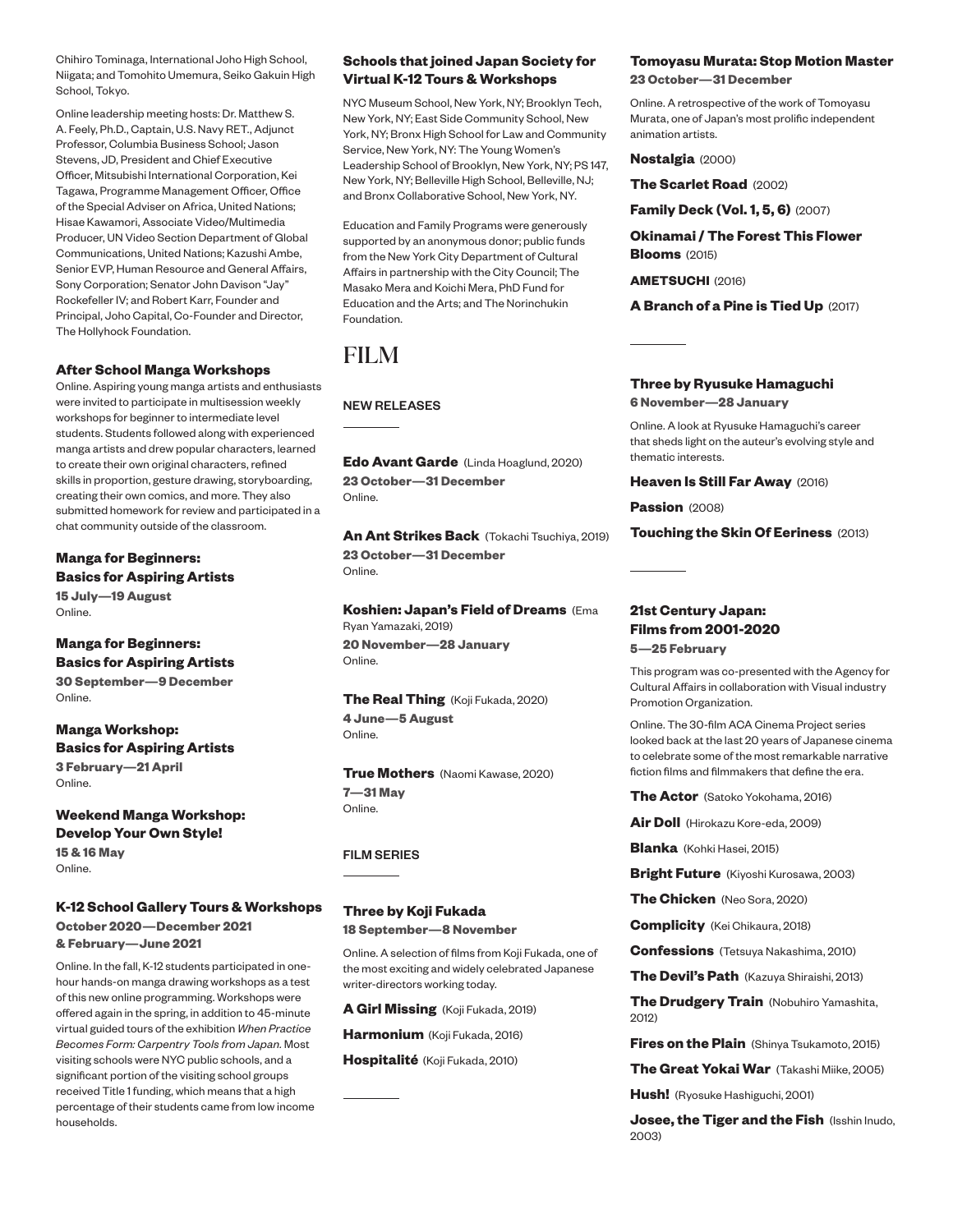**Journey to the Shore** (Kiyoshi Kurosawa, 2015)

**Listen to the Universe** (Kei Ishikawa, 2019)

**Lying to Mom** (Katsumi Nojiri, 2019)

**The Miracles of the Namiya General Store** (Ryuichi Hiroki, 2017)

**Mori, the Artist's Habitat** (Shuichi Okita, 2018)

**One Million Yen Girl** (Yuki Tanada, 2008)

**Our House** (Yui Kiyohara, 2017)

**Plan 75** (Chie Hayakawa, 2018)

**Real** (Kiyoshi Kurosawa, 2013)

**Rebirth** (Izuru Narushima, 2011)

**Red Post on Escher Street** (Sion Sono, 2020)

**Sakuran** (Mika Ninagawa, 2007)

**Shape of Red** (Yukiko Mishima, 2020)

**Still the Water** (Naomi Kawase, 2014)

**Sway** (Miwa Nishikawa, 2006)

**The Twilight Samurai** (Yoji Yamada, 2002)

**Yoshino's Barber Shop** (Naoko Ogigami, 2004)

#### TALK

#### **A Conversation with Kiyoshi Kurosawa 5—25 February**

Online. With Kiyoshi Kurosawa and Kent Jones. Abi Sakamoto moderating.

#### TALK

#### **What is Japanese Cinema in the 21st Century?**

**5—25 February**

Online. With selected Japanese filmmakers involved in the series .

#### **Aim for the Best:**

**Sports In Japanese Cinema (Redux) 7—28 May** 

Online. Part of Japan Society's *Passing the Torch* series.

**Youth: The 50th National High School Baseball Tournament** (Kon Ichikawa, 1968)

**Tokyo Paralympics: Festival of Love and Glory** (Kimio Watanabe, 1965)

**The Chrysanthemum and the Guillotine** (Takahisa Zeze, 2018)

### **Cinema as Struggle: The Films of Kazuo Hara & Sachiko Kobayashi**

**4 June—2 July** 

Online. A career-spanning retrospective marking the 50th anniversary of Shisso Productions, the independent film company founded by influential Japanese documentarian Kazuo Hara and his wife, producer and collaborator, Sachiko Kobayashi.

#### **Goodbye CP** (1972)

**Extreme Private Eros: Love Song 1974** (1974)

**The Emperor's Naked Army Marches On** (1987)

**A Dedicated Life** (1994)

**The Many Faces of Chika** (2005)

**Sennan Asbestos Disaster Parts I & II**  (2017)

**Reiwa Uprising Parts I & II** (2019)

**MINAMATA Mandala Parts I, II & III**  (2020)

### **Tragedies of Youth: Nobuhiko Obayashi's War Trilogy**

**9 July—6 August (2021)** 

Online. A trio of deeply personal and formally audacious films that confront Japan's wartime past, scheduled as a lead-up to the 76th anniversary of the end of WWII.

#### **Casting Blossoms to the Sky** (2012)

**Seven Weeks** (2014)

**Hanagatami** (2017)

#### FILM FESTIVAL

#### **JAPAN CUTS: Festival of New Japanese Film 2021**

**20 August—2 September (2021)**

This festival was sponsored by Shiseido, with additional support provided by Sapporo U.S.A., Inc.

Online and in-theater. Japan Society's annual summer film festival *JAPAN CUTS* returned for its 15th edition as a hybrid online and in-theater event, presenting an exciting and diverse slate of contemporary Japanese cinema screening on demand, along with selected onsite screenings plus Instagram Live discussions. Yu Aoi, star of *Wife of a Spy* and the face of Japanese cinema in the 21st century, received the CUT ABOVE Award for outstanding achievement in Japanese cinema. The festival's juried section, Next Generation, awarded Tatsuya Yamanishi (Mari and Mari) the Obayashi Prize for the most accomplished title, with the Next Generation Special Mention going to Kosuke Nakahama (B/B).

**Aristocrats** (Yukiko Sode, 2020)

**B/B** (Kosuke Nakahama, 2020)

**The Blue Danube** (Akira Ikeda, 2021)

**Come and Go** (Lim Kah Wai, 2020)

**Company Retreat** (Atsushi Funahashi, 2021)

#### **Double Layered Town / Making a Song**

**to Replace Our Positions** (Haruka Komori & Natsumi Seo, 2021)

**The Goldfish: Dreaming of the Sea** (Sara Ogawa, 2021)

**The Great Yokai War: Guardians**  (Takashi Miike, 2021)

**Hiruko the Goblin** (Shinya Tsukamoto, 1991)

**It's a Summer Film!** (Soushi Matsumoto, 2020)

**Ito** (Satoko Yokohama, 2021)

**Kiba: The Fangs of Fiction** (Daihachi Yoshida, 2021)

**Labyrinth of Cinema** (Nobuhiko Obayashi, 2019)

**Mari and Mari** (Tatsuya Yamanishi, 2021)

**My Sorry Life** (Kozue Nomoto, 2021)

**No Smoking** (Taketoshi Sado, 2019)

**The Pass: Last Days of the Samurai**  (Takashi Koizumi, 2020)

**Robinson's Garden** (Masashi Yamamoto, 1988)

**Sasaki in My Mind** (Takuya Uchiyama, 2020)

**Spaghetti Code Love** (Takeshi Maruyama, 2021)

**Talking the Pictures** (Masayuki Suo, 2019)

**To Sleep So as to Dream** (Kaizo Hayashi, 1986)

**Town Without Sea** (Elaiza Ikeda, 2020)

**Ushiku** (Thomas Ash, 2021)

**Why You Can't Be Prime Minister** (Arata Oshima, 2020)

**Wife of a Spy** (Kiyoshi Kurosawa, 2020)

**Wonderful Paradise** (Masashi Yamamoto, 2020)

EXPERIMENTAL SHORTS **HONEYMOON** (Yu Araki, 2021)

**In a Mere Metamorphosis** (Onohana, 2020)

**June 4, 2020** (Yoko Yuki, 2021)

**Night Snorkeling** (Nao Yoshigai & Hirofumi Nakamoto, 2020)

**RED TABLE** (Hakhyun Kim, 2021)

**Reflective Notes** (Reconfiguration) (Koki Tanaka, 2021)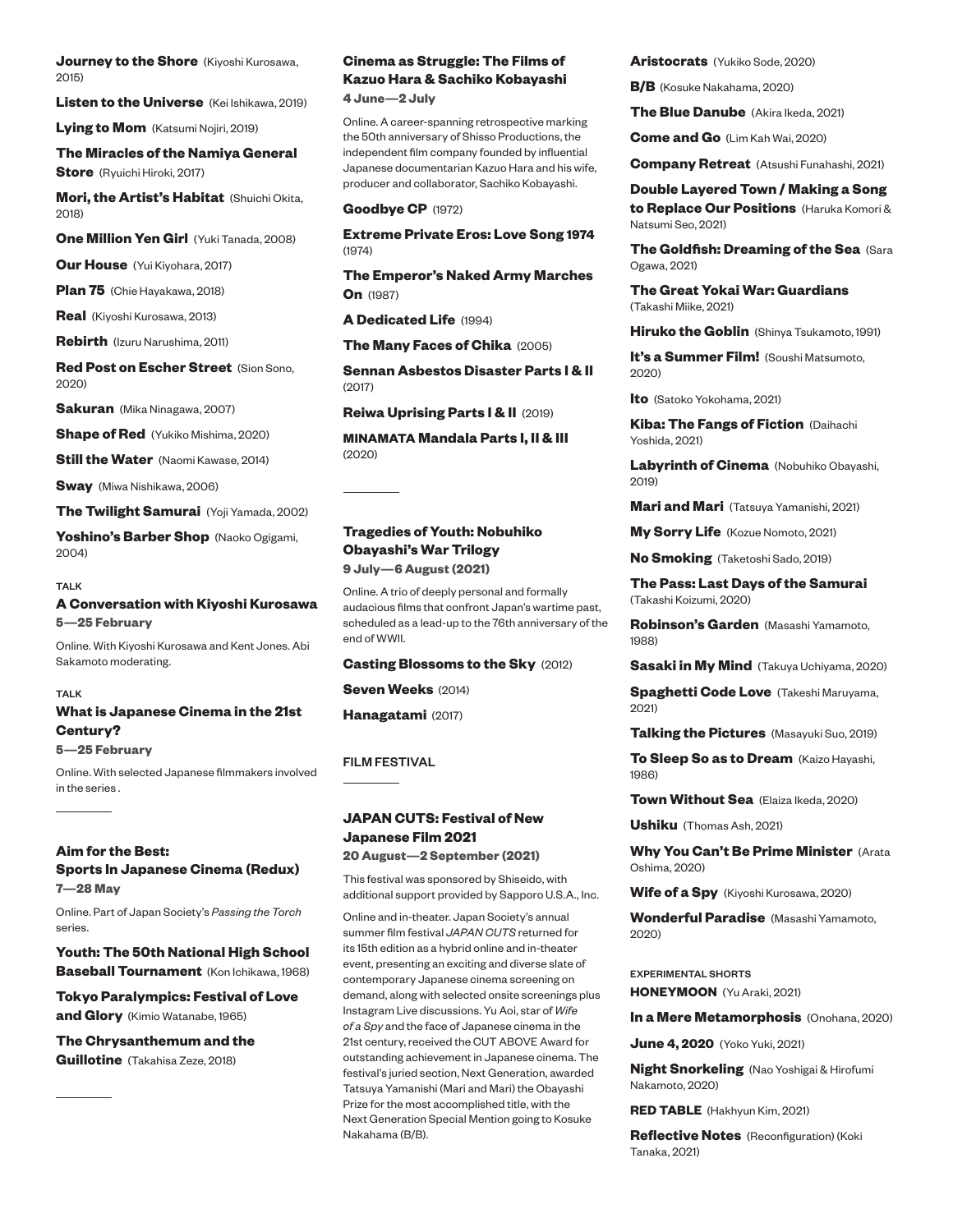### **School Radio to Major Tom (Takuya**

Chisaka, 2021)

**ZONA** (Masami Kawai, 2021)

#### NARRATIVE SHORTS

**Among Four of Us** (Mayu Nakamura, 2021)

**Born Pisces** (Yoko Yamanaka, 2020)

**Go Seppuku Yourselves** (Toshiaki Toyoda, 2021)

**Leo's Return** (Anshul Chauhan, 2021)

INSTAGRAM LIVE DISCUSSIONS

**23 August**

#### **Come and Go**

Online. With Kah Wai Lim. K.F. Watanabe, Deputy Director, Japan Society Film Program, moderating.

#### **24 August**

#### **Company Retreat**

Online. With Atsushi Funahashi and Chelsea Szendi Schieder. Ramona Handel-Bajema, Ph.D., Chief Program Officer, Japan Society, moderating.

#### **30 August**

#### **Among Four of Us / Leo's Return / ZONA**

Online. With Mayu Nakamura, Anshul Chauhan and Masami Kawai. Joel Neville Anderson, Japan Society Film Programmer, moderating.

#### **31 August**

#### **Ushiku**

Online. With Thomas Ian Ash and Professor Kihara-Hunt. Ramona Handel-Bajema, Ph.D., Chief Program Officer, Japan Society, moderating.

The season was generously supported by public funds from the New York City Department of Cultural Affairs in partnership with the City Council and the Lila Wallace-Reader's Digest Endowment Fund. Additional season support was provided by the NYC COVID-19 Response and Impact Fund in The New York Community Trust, The Globus Family, Masako H. Shinn, David Toberisky, Akiko Koide and Shohei Koide, Geoff and Fumi Matters, Laurel Gonsalves, David S. Howe, and Masu Hiroshi Masuyama. Transportation assistance was provided by Japan Airlines, the exclusive Japanese airline sponsor of Japan Society Film.

### GALLERY

#### *From Here to There*

This exhibition was supported, in part, by the NYC COVID-19 Response and Impact Fund in The New York Community Trust. Exhibitions and Arts & Culture Lecture Programs at Japan Society were made possible, in part, by the Lila Wallace-Reader's Digest Endowment Fund; the Mary Griggs Burke Endowment Fund established by the Mary Livingston Griggs and Mary Griggs Burke Foundation; The Masako Mera and Koichi Mera, PhD Fund for Education and the Arts; Masako H. Shinn; Peggy and Dick Danziger; Raphael and Jane Bernstein;

Friends of the Gallery; and an anonymous donor. Support for Arts & Culture Lecture Programs was provided, in part, by the Sandy Heck Lecture Fund. Transportation assistance was provided by Japan Airlines, the exclusive Japanese airline sponsor of Gallery.

#### EXHIBITION

#### **24 September, 2020—21 January, 2021**

*From Here to There* was Japan Society's first online project initiated as a testing ground for artistic practice, dialogue and production, with disciplinary intersections and encounters spanning drawing, film, performance and photography. Commissions by three contemporary artists, Nobutaka Aozaki (New York), Hanako Murakami (Paris) and Aki Sasamoto (New York) came to fruition online over the exhibition's four-month run. A biweekly series of live, online programs presented performances, talks, and demonstrations with the artists.

#### EXHIBITION-RELATED PROGRAMS

#### TAI K

#### **Opening: Artists' Presentations & Discussion**

**24 September**

Online. Artists Nobutaka Aozaki, Hanako Murakami and Aki Sasamoto in discussion with Japan Society curators Tiffany Lambert and Yukie Kamiya.

#### PERFORMANCE

#### **Nobutaka Aozaki: Retail on Broadway Reading 8 October**

Online. Performative reading of the names of all retail businesses currently located along Broadway by invited artists and guests, choreographed by Nobutaka Aozaki.

#### PERFORMANCE

#### **Aki Sasamoto: Performance Attempt #1 + Q&A with Daisy Nam 22 October**

Online. With Aki Sasamoto and collaborators from the Yale School of Art, followed by a conversation with Daisy Nam, Ballroom Marfa, Texas.

## TALK

#### **Hanako Murakami: Making Imaginary Landscapes**

**5 November**

Online. With Hanako Murakami.

#### **PERFORMANCE**

### **Aki Sasamoto: Performance Attempt #2 + Q&A with Felipe Arturo**

**19 November**

Online. With Aki Sasamoto and collaborators from the Yale School of Art, followed by a conversation with Felipe Arturo, Jorge Tadeo Lozano University, Bogotá.

#### **PERFORMANCE**

#### **Aki Sasamoto: Performance Attempt #3 + Q&A with Kyle Dancewicz 3 December**

Online. With Aki Sasamoto and collaborators from the Yale School of Art, followed by a conversation with Kyle Dancewicz, SculptureCenter, New York.

#### TALK

#### **Nobutaka Aozaki: Artist Talk & Gallery Walkthrough 17 December**

Online. With Nobutaka Aozaki.

#### **DISCUSSION**

#### **Dialogue: Hanako Murakami x Simon Baker**

**14 January**

Online. With Hanako Murakami and Simon Baker, Director, Maison Européenne de la Photographie, Paris.

#### *When Practice Becomes Form: Carpentry Tools from Japan*

This exhibition was supported by Takenaka Carpentry Tools Museum, Japan; TAKENAKA CORPORATION, and the E. Rhodes and Leona B. Carpenter Foundation. The exhibition was made possible, in part, by public funds from the New York City Department of Cultural Affairs in partnership with the City Council and the New York State Council on the Arts with the support of the Office of the Governor and the New York State Legislature. Exhibitions and Arts & Culture Lecture Programs at Japan Society were made possible, in part, by the Lila Wallace-Reader's Digest Endowment Fund; the Mary Griggs Burke Endowment Fund established by the Mary Livingston Griggs and Mary Griggs Burke Foundation; The Masako Mera and Koichi Mera, PhD Fund for Education and the Arts; Masako H. Shinn; Peggy and Dick Danziger; Raphael and Jane Bernstein; Friends of the Gallery; and an anonymous donor. Support for Arts & Culture Lecture Programs was provided, in part, by the Sandy Heck Lecture Fund. Transportation assistance was provided by Japan Airlines, the exclusive Japanese airline sponsor of Gallery.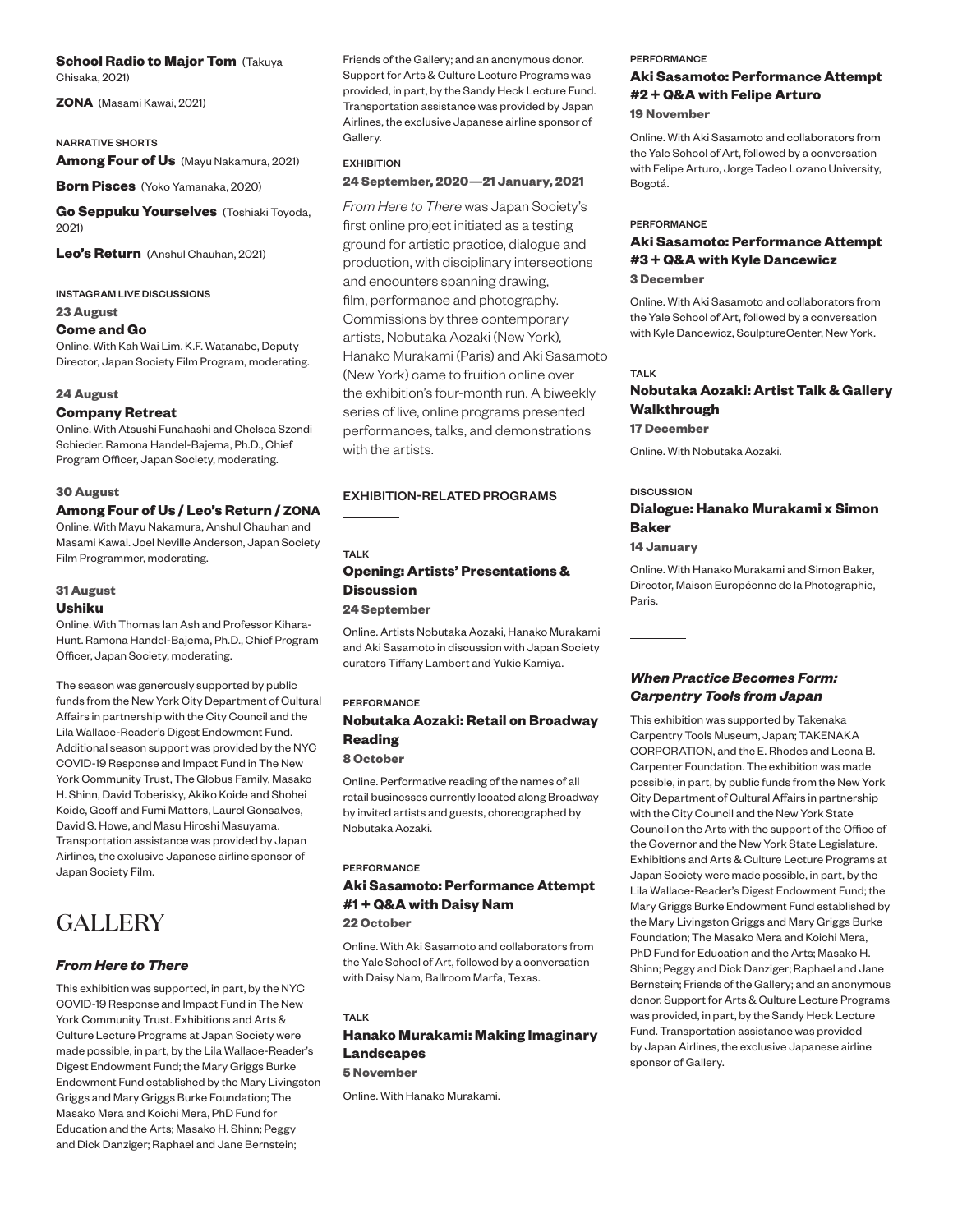#### **EXHIBITION 11 March—11 July, 2021**

Opening on the 10th anniversary of the 2011 Great East Japan Earthquake, this exhibition celebrated the resilient spirit of Japanese architecture and craftsmanship. Featuring a variety of hand tools and wooden models reflecting joinery techniques used for hundreds of years to build Japan's wooden architectural masterpieces—from temples and shrines to bridges—the exhibition unpacked the intangible qualities of craftsmanship, such as consummate experience, expertise and the honed skills of master carpenters handed down over generations. The sitespecific exhibition design, conceived by architect Sou Fujimoto in collaboration with Brooklyn-based Popular Architecture, highlighted the enduring connection between traditional Japanese wooden construction and modern architecture.

#### EXHIBITION-RELATED PROGRAMS

#### **WORKSHOP**

#### **Setting Up a Japanese Chisel 29 April**

Presented in partnership with Kezurou-kai USA. Online. With carpenter (*daiku*) Jeff Bearce.

#### INSTAGRAM VIDEO SERIES

#### **Tools for Working Wood 16 April & 13 May**

Presented in partnership with Kezurou-kai USA. Online. A two-part video series on how Japanese tools are used, with demonstrations of Japanese planes and other joinery techniques.

#### EVENT **Family Art Day**

**6 June**

Online. A family-oriented virtual exploration of the exhibition, featuring a guided craft activity using simple materials from home.

#### LECTURE

#### **Sou Fujimoto: Between Nature & Architecture 24 June**

Online. With Japanese architect Sou Fujimoto.

#### **Closing Event**

**8 July** In person.

## LANGUAGE CENTER

#### JAPANESE LANGUAGE PROGRAMS

#### **Mini-Workshops: Learn to Read Hiragana & Katakana 28 August & 4 September 8 & 15 January 7 & 13 May**

Online. Workshops for beginner students to efficiently master the reading of the two Japanese syllabaries, hiragana and katakana.

#### **Mini-Workshops: Fundamentals of Kanji, Part 1 & 2 11 September 19 & 20 January 23 & 30 April**

Online. An introduction to the fundamental concepts of kanji structure, radicals, *on* and *kun* readings, and more.

#### **Mini-Workshops: Onomatopoeia**

**10 September 21 January 12 May**

Online. Students learned different groups of onomatopoeia such as *giongo* and *gitaigo*, covering many topics including animal sounds, weather, health, action and food.

#### **Japanese Language Courses**

**21 September—4 December 25 January—5 April 17 May—2 August**

Online. Thirteen levels of Japanese, from beginning to advanced, including JLPT preparation, kanji and special courses including J-Drama, Conversation, learning Japanese through Anime, Japan Right Now (breaking news), Short Stories, Japanese Society through Manga, Keigo & Business, and Topics in Japanese Twitterverse.

#### **Japanese Language Courses (Levels 1, 2, & 10)**

**10 August—9 September 7 December—14 January 12 April—11 May**

Online. Additional Japanese language courses offered outside of the 10-week semesters.

#### **Japanese Weekend Courses**

**11 July—2 August 31 October—22 November 20—28 March**

Online. Concentrated courses designed to teach beginners basic Japanese. March courses were offered in an intensive format.

#### **Conversational Japanese Courses**

**10 August—9 September 7 December—14 January 12 April—11 May**

Online. Beginner through advanced level courses designed to help students master the fundamentals of Japanese conversation, with an emphasis on communicating effectively in social situations. Special topic courses include Keigo & Business and Casual Japanese with Anime.

#### SHODO PROGRAMS

#### **Shodo Courses**

**10 July—7 August 25 September—23 October 30 October—4 December 11 December—22 January 29 January—2 April 9 April—7 May 4 June—30 July** 

Online. Hands-on and small group courses on the techniques of shodo, Japanese calligraphy. Kanji and Kana emphasis courses were offered for experienced students, and Basic Kanji for those who completed the Beginners course.

#### **Shodo for Beginners**

**19 February—19 March 9 April—7 May 18 June—23 July**

Online. Hands-on and small group introductory courses for absolute beginners wishing to experience Japanese calligraphy.

#### PROGRAMS FOR NATIVE JAPANESE SPEAKERS

#### **English Conversation Courses 日本人対象の英会話教室**

**20 July—9 September 24 September—3 December 26 January—30 March 11 May—10 June, 12 May—14 July** 

Online. Beginner, intermediate, and intermediate/ advanced levels of English as a Second Language (ESL). Designed specifically for Japanese native speakers and taught by a bilingual instructor.

#### **Japanese-Language Teacher Training Program: Introductory 日本語教師養成講座:初級 23 September—2 December**

Online. Essential classroom teaching skills for native and fluent speakers of Japanese with little or no formal training in the teaching of Japanese as a second language.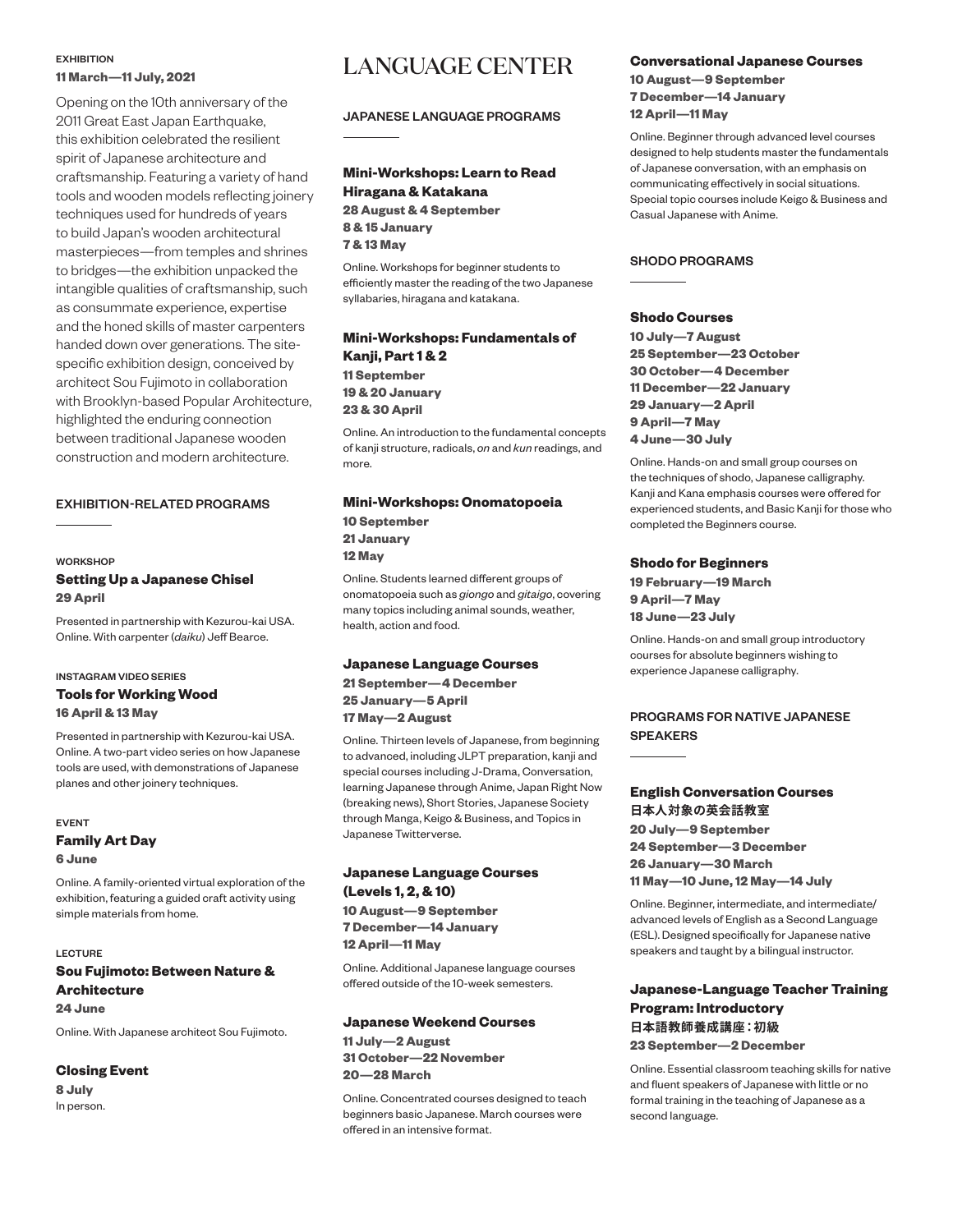#### **Japanese-Language Teacher Training Program: Intermediate 日本語教師養成講座:中級**

**27 January—31 March** 

Online. A continuation of the teacher training program, providing the skills necessary to teach Japanese at the intermediate level.

#### ADDITIONAL WORKSHOPS & EVENTS

### **Mini-Workshop: Survival Japanese**

**16 April**

Online. An introduction to simple Japanese phrases, useful when dining, shopping and meeting new people.

#### **Mini-Workshop:**

#### **Crash Course for Travelers to Japan 2 November**

Online. A quick introduction to the Japanese language and customs, especially useful for those who will travel to Japan, covering basic phrases for greeting, ordering food, shopping and daily life.

#### **Mini-Workshop: Japanese Business Etiquette 10 September 24 November 9 April**

**10 May** Online. Practical expressions and manners used in

Japanese corporate environments, such as formal greetings, business card exchange, seating order, proper bowing, unique hand gestures and table manners.

#### **Nihongo Chat & Nihongo Chat + J-Culture**

This series was presented in partnership with New York University, Hunter College, Baruch College, and LaGuardia Community College. This program was generously supported by The Japan Foundation, Los Angeles.

#### **21 August**

**28 September\***  Ikebana with Yasuko Otsue.

**29 October\***  Modern Shodo with Hiro.

**23 November\***  Samurai Tea Ceremony with Yoshitsugu Nagano.

**16 December\***  Origami Gifts with Sachiko Kogure.

**23 February\***  Manga Drawing with John Somoza.

#### **2 April**

**28 May\***  Japanese Cooking with Chikako Takahashi. Online. Japanese language students and native Japanese speakers gathered at these informal events to practice Japanese and English conversation. \**Nihongo Chat + J-Culture* events featured special guests who demonstrated and spoke about an aspect of Japanese culture.

#### **Japanese Trial Lessons for Beginners**

| 25 March        |
|-----------------|
| <b>30 March</b> |
| 23 April        |
| 26 April        |
| 30 June         |
|                 |
|                 |

Online. A single trial lesson structured for absolute beginners wishing to experience a Japanese language class.

#### **English Trial Lessons 英会話体験講座 19 January 5 May**

Online. A single trial lesson structured for native speakers of Japanese wishing to learn about and experience English classes at Japan Society.

#### **Open House for the Teacher Training Program 日本語教師養成講座 見学説明会 19 August**

Online. An information session for the Japanese-Language Teacher Training Program and other Language Center opportunities for native speakers of Japanese.

#### PERSONALIZED PROGRAMS

#### **Private Lessons**

#### **Ongoing**

Online. Private lessons in Japanese language, shodo or English tailored to an individual's needs.

#### **Corporate Group Lessons Ongoing**

Online. Group lessons tailored to a company's needs.

Support for Japan Society's Toyota Language Center was provided, in part, by the NYC COVID-19 Response and Impact Fund in The New York Community Trust; Mark F. Goldfield and Mary E. Hatch; Christopher Hong; Steven Giordano; Juan Ruiz Gomez; a Special Covid Relief Grant for Teaching Materials from The Japan Foundation, Los Angeles; Frederick H. Katayama; and Dr. Bic Kanayjorn.

## PERFORMING ARTS

Japan Society's 2020-21 Performing Arts season featured innovative online programming, including a virtual artists' exchange between choreographers and dancers in Japan and Taiwan, a live Buddhist chant workshop, and a free screening of new and old kyogen plays performed by Mansai Nomura. The season concluded with an in-person Virtual Reality theatrical production that was part of a Society produced and organized tour that traveled to upstate New York.

#### *Reiko Yamada: Sound Installation on Silent Films*

**Premiere: 21 October On demand: 21 October—4 November**

This program was supported by Doug and Teresa Peterson. Special thanks to ICFO for funding Reiko Yamada's postdoctoral research. She was also a 2019-21 Composer-in-Residency at Fundación Phonos. Digitized prints courtesy of Kobe Planet Film Archive.

Online. Composer and high-tech sound artist Reiko Yamada used the latest technologies in electronic and acoustic music "installation" to bridge the gap between time and space. For this commission, Yamada performed on old, broken accordions, transforming their sounds with her novel ways of audio processing to accompany Japanese silent films from the early 20th century. She redefined the concept of "pastimes" in her avant-garde scores set to antiquated images of sumo matches, train travel and animations.

#### *Underground Fairy*

**Premiere: 18 November On demand: 18 November—2 December**

This program was supported by The Saison Foundation, and Doug and Teresa Peterson. Special thanks to publishing company Hakusuisha, presenter of the annual Kishida Kunio Drama Award, for assisting in research of scripts written by contemporary Japanese playwrights.

Online. The 15th installment of Japan Society's annual *Play Reading Series* addressed themes of isolation, alienation and belonging. Playwright/ director Satoko Ichihara examined the relationship between becoming an adult and conforming to societal norms in *Underground Fairy*—a play about a half-fairy-half-human living in a fairy community. Known for her cross-disciplinary collaborations, director Tara Ahmadinejad led Los Angeles-based actors in creating an innovative online presentation.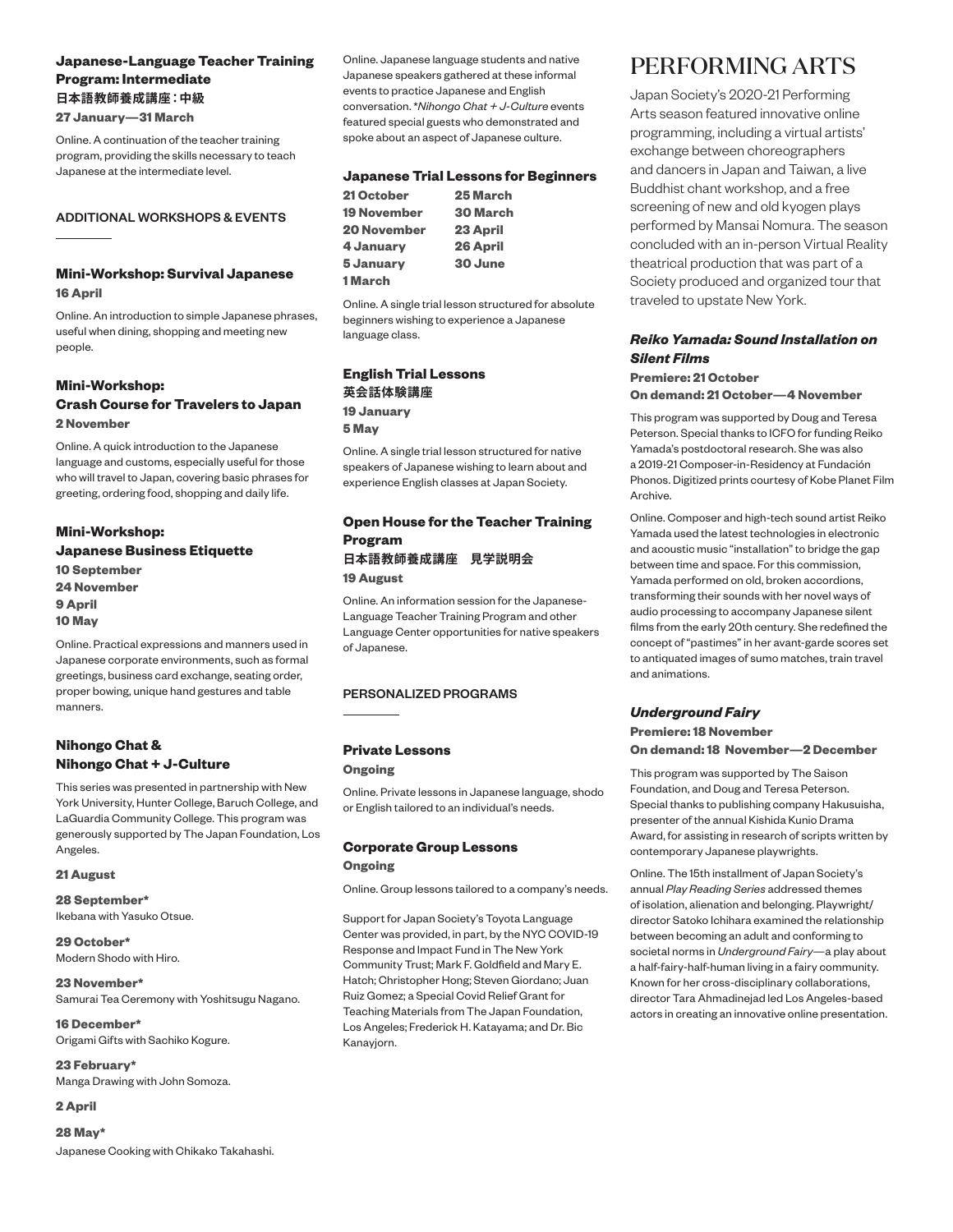#### *Mansai Nomura's Kyogen: Kagami-kaja (A Mirror Servant) + Shimizu (Spring Water)* **Premiere: 9—12 December**

**On demand: 9—31 December**

Footage of *Kagami-kaja (A Mirror Servant)* was recorded at Setagaya Public Theatre, edited by WOWOW, Inc., and converted by 16bit. Footage of *Shimizu (Spring Water)* from the 61st presentation of Gozaru-no-Za was provided by Mansaku-no-Kai Kyogen Company, recorded by Maejima Photo, Inc., and edited by Yohei Iwaki, iDaro, Inc.

Online. Mansai Nomura, the beloved traditional kyogen actor, appeared online to show his new kyogen creation—*Kagami-kaja*—accompanied by an additional piece from the traditional kyogen repertoire. This special online screening included pre-recorded commentary about each piece by Mansai, as well as a separate livestreamed talkback and Q&A with the artist on December 9.

#### *Ludic Proxy: Fukushima*

#### **With online audience participation: 6—11 March**

**On demand: 12—26 March**

*Ludic Proxy* was originally commissioned by PlayCo and premiered at Walker Space in April 2015 and was developed as part of Lower Manhattan Cultural Council's Process Space, Swing Space and Workspace program. This program was supported by Doug and Teresa Peterson, and NYSCA-A.R.T./ New York Creative Opportunity Fund (A Statewide Theatre Regrant Program).

Online, with live audience participation. A part of the Japan Society series *Ten Years Later: Japan Society Remembers 3.11*, this new online adaptation of Brooklyn-based theater-maker Aya Ogawa's play *Ludic Proxy* explored the human instinct to survive in the face of disaster. Viewers were asked to vote, in real-time audience polling, on how the main character Maho navigates daily life in her hometown post-3.11. Ticketholders were able to participate in multiple viewings, as well as watch this interactive choose-your-own-adventure style performance on demand.

#### *Japan x Taiwan: Choreographers Respond to COVID-19* **Premiere: 28 April**

This program was supported, in part, by the Taipei Cultural Center in New York and The Harkness Foundation for Dance, and produced in Japan by NPO Kaibunsha. Thanks to Ryogoku BEAR for studio support in Japan and HORSE 驫舞劇場 for studio support in Taiwan.

Online. The Society presented a roundtable discussion between rising Japanese butoh artists Kentaro Kujirai and Barabbas Okuyama and Taiwanese contemporary dance choreographers Hao Cheng and Wei-Chia Su as the culmination of a seven-month virtual artist exchange. From September 2020 to April 2021, the choreographers and their respective dance company members met once a month virtually to conduct joint workshops. In this roundtable, the choreographers discussed how COVID-19 impacted the way they present and conceive of their work.

#### *Shomyo: Buddhist Ritual Chant— Moonlight Mantra (Tsuki no Kogon)* **Premiere: 30 March**

**On demand: 30 March—30 April**

This program was supported by The JEC Fund, Doug and Teresa Peterson, and The Asahi Shimbun Foundation. The University of Chicago Presents' co-presentation was supported by the National Endowment for the Arts, Center for East Asian Studies Title VI Grant from the U.S. Department of Education, International House at The University of Chicago, and Rockefeller Memorial Chapel. This video production was produced by the Agency of Cultural Affairs, Government of Japan, as part of its Project of Cultural Economy Enhancement, and NPO Kaibunsha.

Online. Shomyo no Kai—Voices of a Thousand Years showcased their mastery of a millennium-old chanting ritual with a special performance recorded at An'yo-in Temple, one of the oldest temples in Itabashi Ward. Young female composer Yu Kuwabara created a new work, *Mantra of Moonlight (Tsuki no Kogon)*, that reimagined this early form of vocal music. The program began with pre-recoded interviews with Rev. Kojun Arai (Shingon sect), stage director Hiromi Tamura and Kuwabara, and concluded with a live Q&A featuring Rev. Arai. This online event was part of Carnegie Hall's *Voices of Hope* festival.

#### *The Dark Master*

#### **23—28 June**

The Virtual Reality (VR) production of *The Dark Master* premiered at Tokyo Metropolitan Theatre as part of Tokyo Festival 2020. This program was supported, in part, by the Agency for Cultural Affairs, Government of Japan through the Japan Arts Council, Arts Council Tokyo (Tokyo Metropolitan Foundation for History and Culture), and Doug and Teresa Peterson.

In-theater. Inspired by an indie manga, psychiatristturned-director/playwright Kuro Tanino created an immersive and humorously dark experimental theater piece that engaged in-person audiences with sights, sounds and smells. Using Virtual Reality (VR) headsets and live on-stage cooking, the piece transformed audience members into the play's protagonist—an unassuming patron of a hole-in-thewall Japanese diner. This production was part of a Society produced and organized tour that traveled to Performance Space 21 in Chatham, New York.

#### **WORKSHOP**

#### *Shomyo* **for Everyday Wellness 8 April**

Held in conjunction with *Shomyo: Buddhist Ritual Chant—Moonlight Mantra (Tsuki no Kogon).*

Online. Audiences were invited to unwind with this workshop on how to use *shomyo*, Buddhist ritual chant, as a form of meditation led by the chief priest of Tokokuji Temple, Shujo Tsukakoshi, and the chief priest of Senzoji Temple, Kenkai Tobe—both members of the group Shomyo no Kai.

The season was sponsored by Lead Sponsor MetLife Foundation and Corporate Partner ORIX Corporation USA. The season was made possible, in part, by public funds from the New York City Department of Cultural Affairs in partnership with the City Council and the New York State Council on the Arts with the support of the Office of the Governor and the New York State Legislature. Major Support was generously provided by Doug and Teresa Peterson and The Fan Fox and Leslie R. Samuels Foundation, Inc., with endowment support from the Lila Wallace-Reader's Digest Endowment Fund and the Endowment for the Performing Arts, established with a leadership gift from the Doris Duke Charitable Foundation. Additional support was provided by Helen and Kenneth A. Cowin, Dr. and Mrs. Carl F. Taeusch II, Mr. Alan M. Suhonen‡, The Royal Little Family Foundation, Sarah Billinghurst Solomon and Howard Solomon, Dr. Stephen and Mrs. Michiko Levine, Marjorie Neuwirth, Hiroko Onoyama, Lyndley and Samuel Schwab, Dean Jeanette C. Takamura, and Nancy and Joe Walker. Transportation assistance was provided by All Nippon Airways Co., Ltd.

‡ In memoriam.

### TALKS+

#### **Artificial Elegance: Japanese Prosthetics for World-Class Athletes 22 September**

This program was supported, in part, by the Japan-United States Friendship Commission as part of the institution-wide *Passing the Torch Series*, and with support from the NYC COVID-19 Response and Impact Fund in The New York Community Trust.

Online. With award-winning product designer Shunji Yamanaka.

#### **Tasty Creations: Vegan Sushi 7 October**

The *Food Talk* series was sponsored by Kikkoman Corporation. This program was supported, in part, by the NYC COVID-19 Response and Impact Fund in The New York Community Trust.

Online. With Yuki Gomi, author of *Sushi at Home*.

#### **Painting Edo: Early Modern Masterworks from the Feinberg Collection 27 October**

This program, part of the *Richard J. Wood Art Curator Series*, was supported, in part, by an award from the National Association of Japan America Societies with funds from the Japan-United States Friendship Commission and, in part, by support from the NYC COVID-19 Response and Impact Fund in The New York Community Trust.

Online. With Dr. Rachel Saunders, the Abby Aldrich Rockefeller Curator of Asian Art at the Harvard Art Museums.